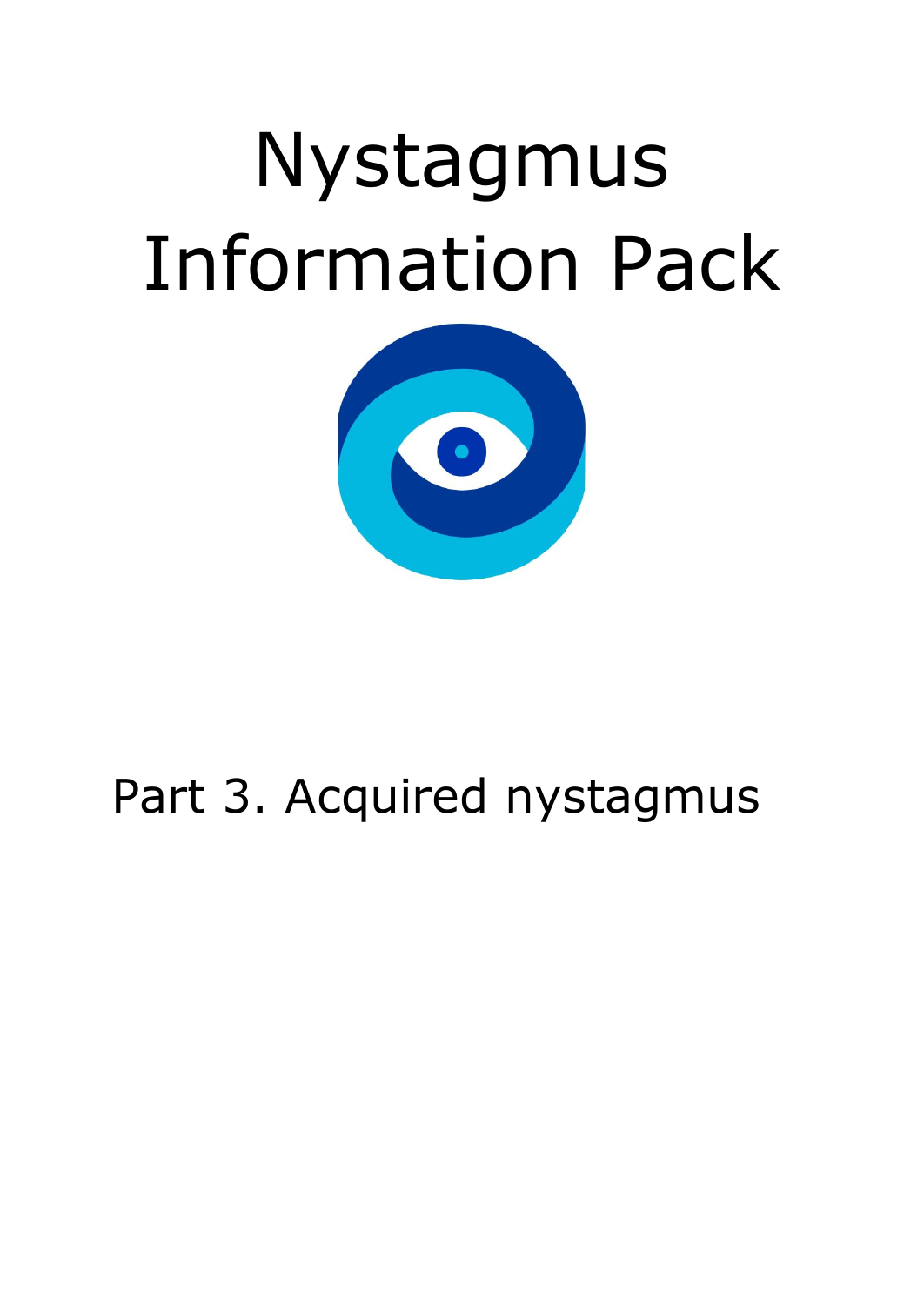# **ACQUIRED NYSTAGMUS**

#### **What are the causes of acquired nystagmus?**

Acquired nystagmus occurs later in life and is typically associated with ocular disorders, neurological disorders and loss of vision.

Disorders affecting the eyes or trauma can cause loss of vision and acquired nystagmus, for example, a disorder of the retina (the light sensitive layer at the back of the eye).

Acquired nystagmus can occur in a wide range of neurological conditions, which are conditions that affect the brain. It is particularly common in multiple sclerosis, stroke, diseases of the vestibular system (important for balance) and brain tumours.

Head injury (which may be called traumatic brain injury) and a wide range of drugs and medications can also cause acquired nystagmus.

#### **What effect can acquired nystagmus have?**

If nystagmus is acquired and begins later in life, the brain has not adapted to the constant movement of the eyes. The world is often seen as constantly moving and this can be very disorientating and disabling. This constant movement of the world is called oscillopsia. Not all people with acquired nystagmus will have oscillopsia, but instead they may describe blurred vision.

In acquired nystagmus the type of nystagmus may be the same in each eye, but it may also differ in each eye. Some people may have acquired nystagmus affecting one eye only, yet others may have both eyes affected, possibly with a different direction or





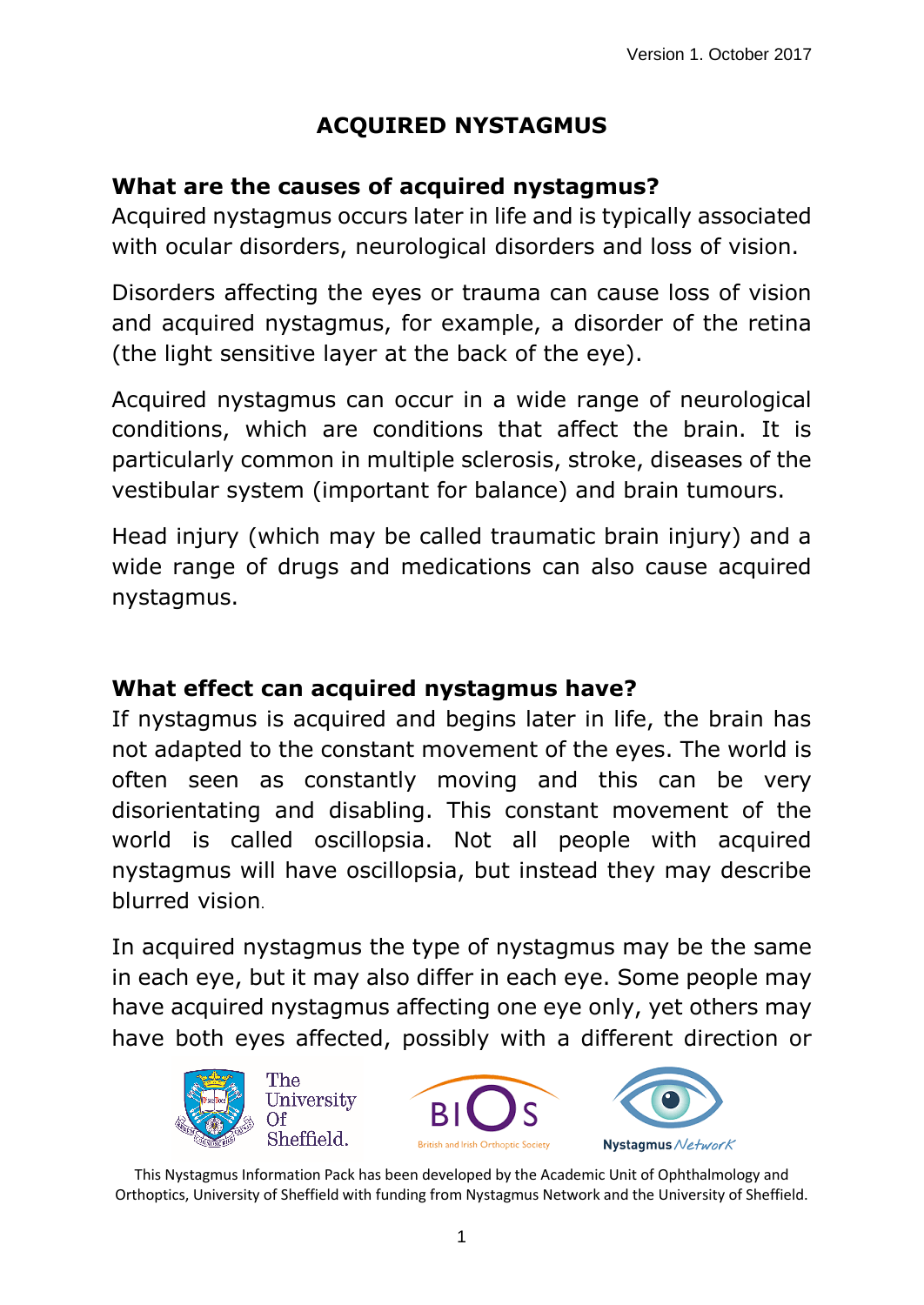speed of nystagmus in each eye. Every person's nystagmus is different, causing the impact of nystagmus on each person to vary greatly.

In acquired nystagmus, as well as experiencing oscillopsia, vision may be reduced, people may feel unsteady, nauseous and have problems with balance. As the nystagmus is more likely to change when the eyes are moved, these symptoms and problems may be worse when the person is trying to look around. Acquired nystagmus therefore can also lead to:

- needing more time to see and react to things
- difficulty focussing on objects once located
- difficulty judging whether objects are moving or still, and difficulty judging distances and depth
- difficulty when trying to read or write, particularly when the scene or surrounding area is busy and crowded
- difficulty seeing in bright or poor light
- reduced peripheral vision (field of vision)
- balance and mobility problems

A big factor to consider is the variability of the nystagmus. It can worsen when tired, hungry, in different lighting, anxious, feeling unwell, stressed or excited; as well as when moving the eyes. This variability means the oscillopsia and blurred vision also vary, for example, if the nystagmus is worse when the person is tired, their vision and oscillopsia will also worsen.

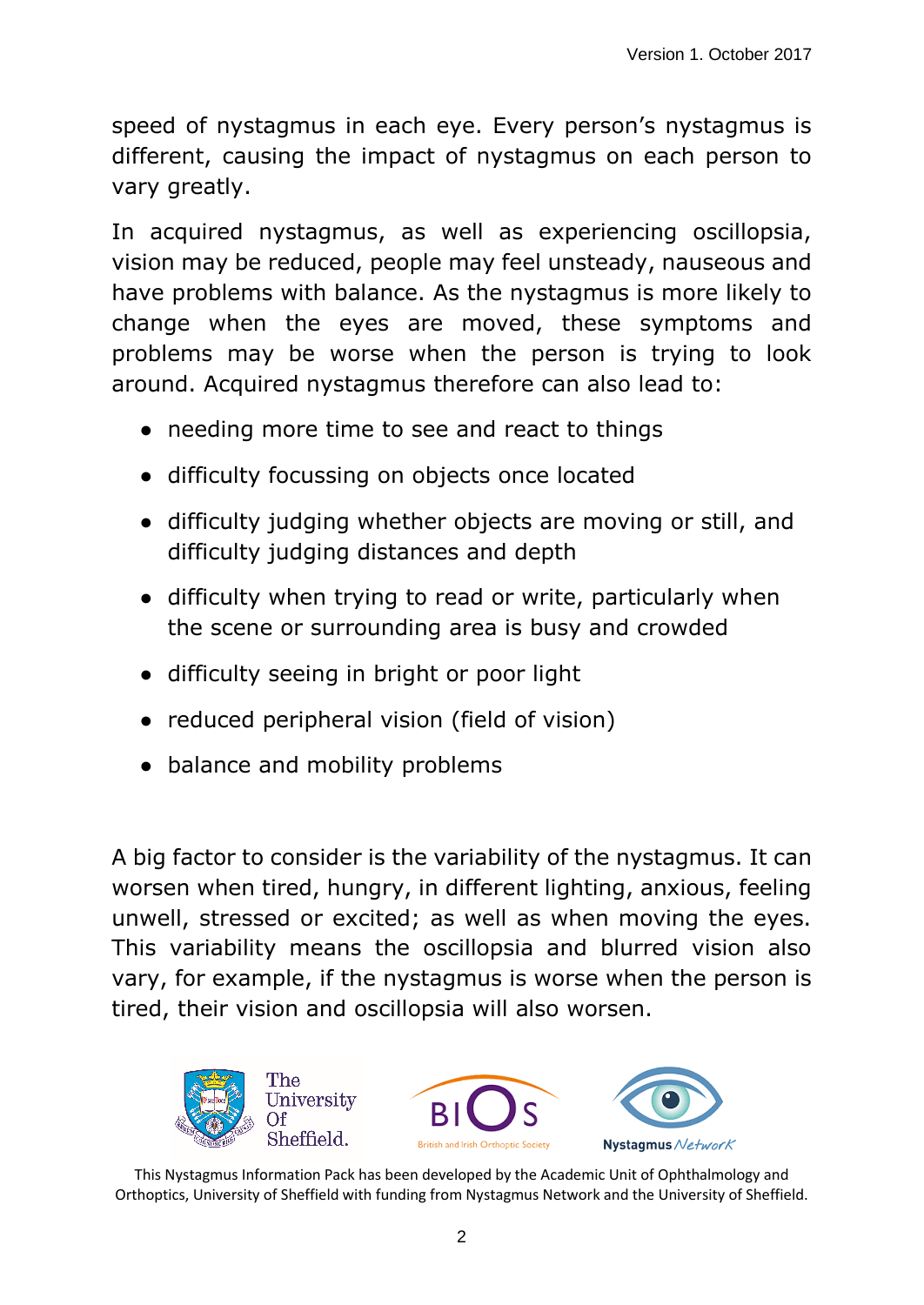#### **Living with acquired nystagmus**

Some people with acquired nystagmus may be able to hold their head in positions that help them reduce the nystagmus and oscillopsia to see more clearly. Some may shake their head or nod to try and reduce their nystagmus. For others, they will be unable to reduce the nystagmus in any way.

Adaptations can be used to try and help maximise vision. These include:

#### **Using colour and contrast**

• Increasing the contrast between doorways, handles and stairs



• Using different colours and contrast on computer screens and on reading materials

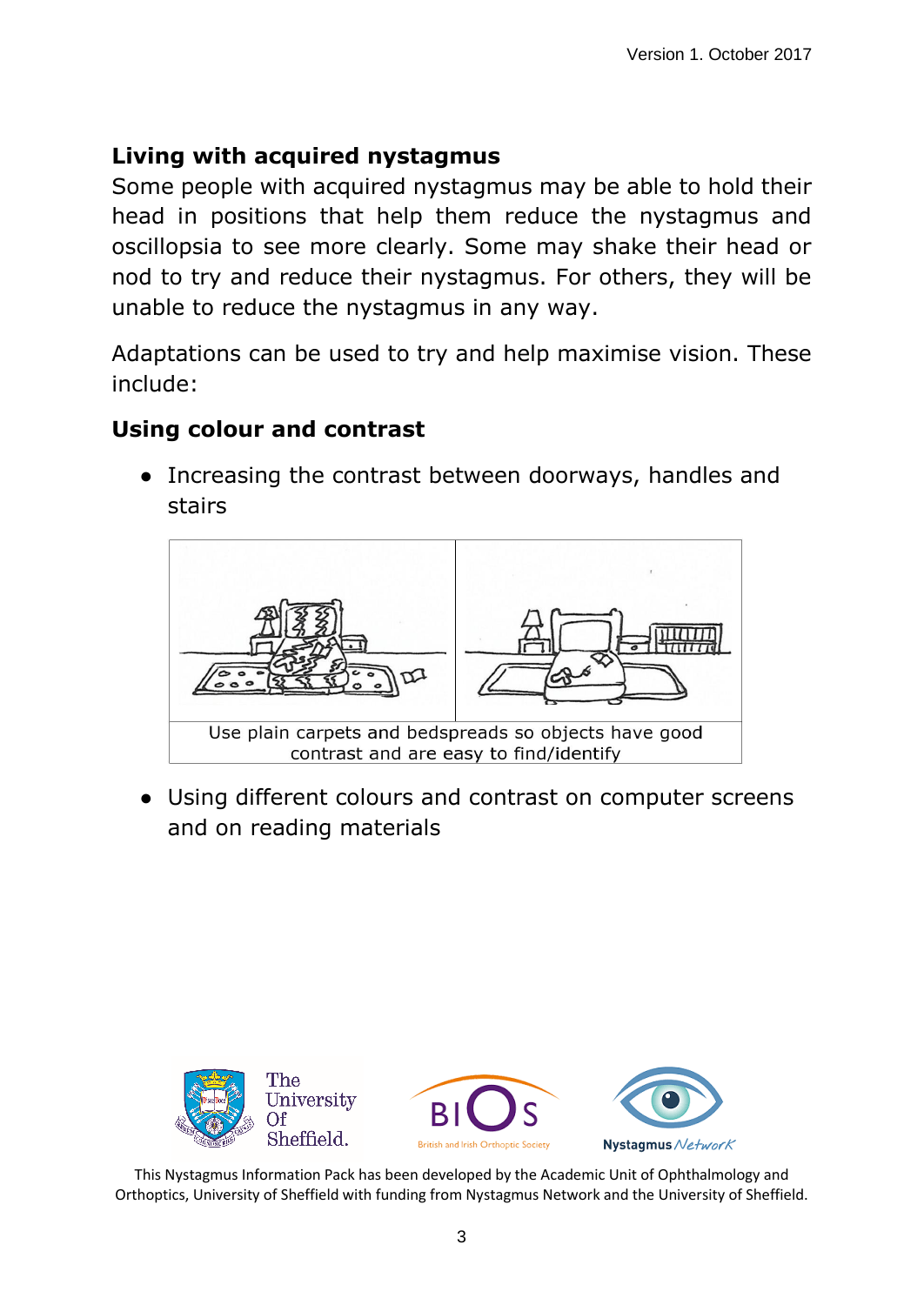#### **Navigation and mobility**

● Practising walking to school or work to increase familiarity and confidence with specific routes and to know where it is safe to cross roads to gain more independence. Practise during quieter times of day to build confidence.





Orientation and mobility training, if required, should be provided by a suitably qualified practitioner, often through your local social services team or sensory impairment team. This training helps teach safe, efficient and effective travel skills to people of all ages.

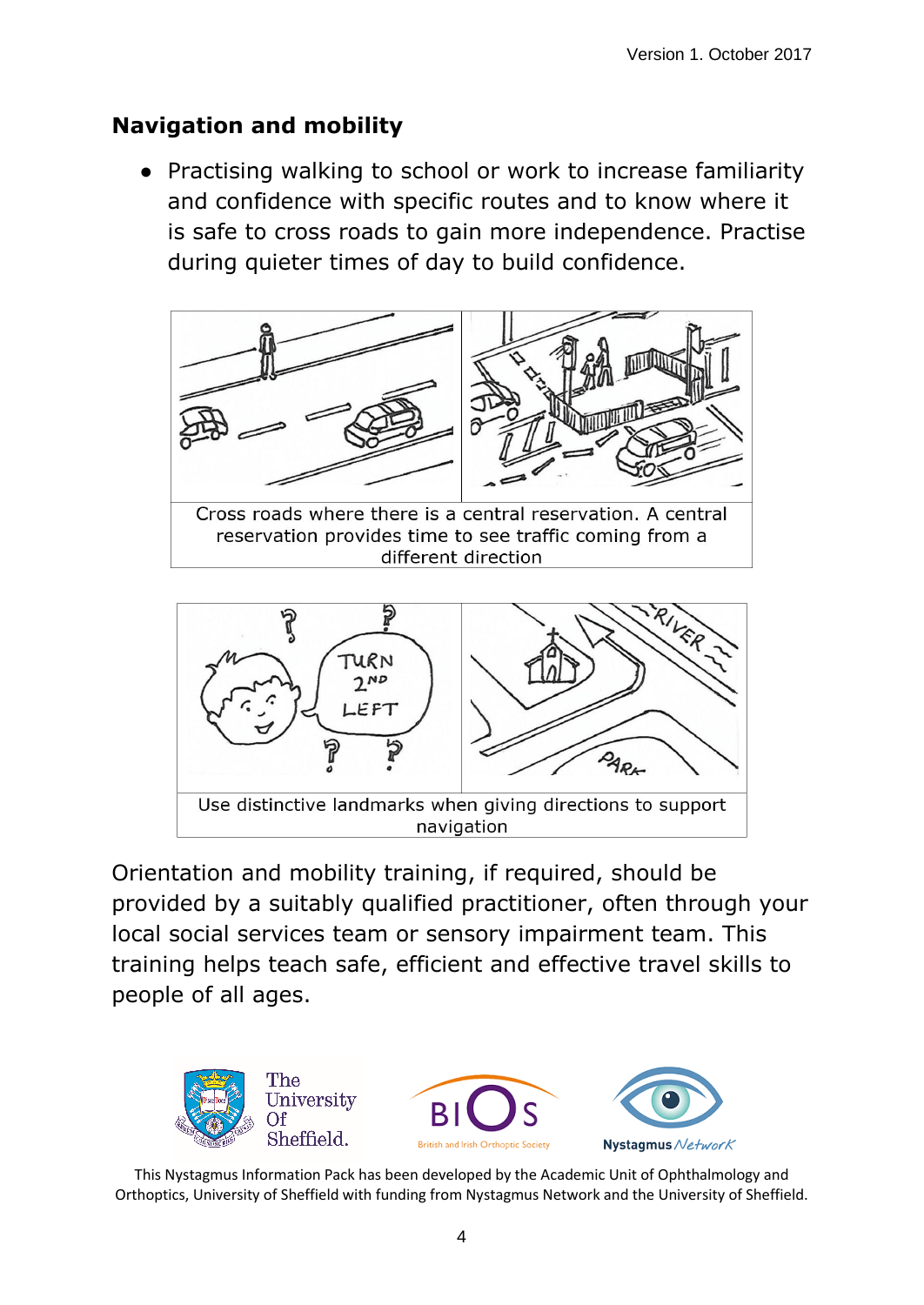# **Socialising**

• When meeting in a crowded or busy place let one another know what colour clothes you are wearing to help identify one another. Well-lit environments are important.



• Introduce yourself or ask others to introduce themselves to you. Nystagmus affects the time to see and distance vision; therefore, faces may not be recognised quickly as you approach someone.

# **Technology**

- Static and mobile devices increasingly have accessibility options to increase the size, contrast and magnification of text to suit the needs of the user.
- Mobile devices can be tilted or have different screen covers to decrease glare and aid vision.
- Taking pictures with a mobile device, for example a picture of a signpost can be enlarged to help read it.

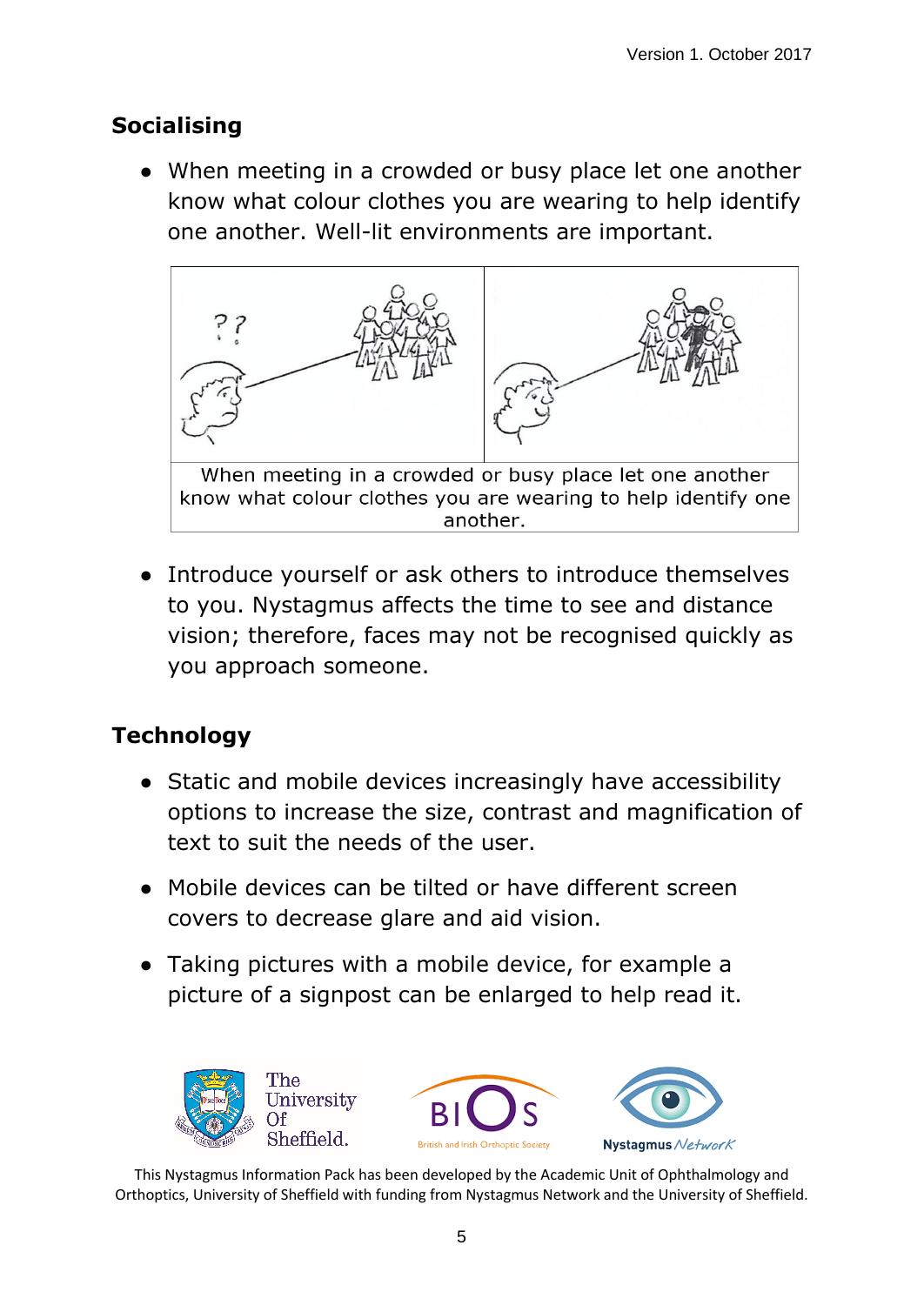- Some mobile devices offer a "tap to talk" option, which converts text to speech. Apps and software that convert pictures of text into speech are available.
- Using a mobile device with GPS technology to provide audio support when navigating unfamiliar environments. Smart watches can be useful for providing immediate access to directions in a familiar way.

## **Sport**

Mainstream sports can be enjoyed or may be a challenge depending on a person's level of vision and whether they have difficulties with other aspects of their vision, for example depth and motion perception. When playing sports or being active, individuals with nystagmus may make adaptations such as using a different head position or using colour and contrast to help them identify items more easily.

There are also lots of different sports that can be adapted for individuals with significantly impaired vision, including golf, tennis, athletics, football, judo, archery, cricket, snowsports and ten-pin bowling. There are also sports like goalball that have been developed specifically for people with visual impairment and fully sighted players wear restricted vision glasses to be able to play.

#### **Education**

Please refer to the section on 'education' within Part 2 of the Nystagmus Information Pack.